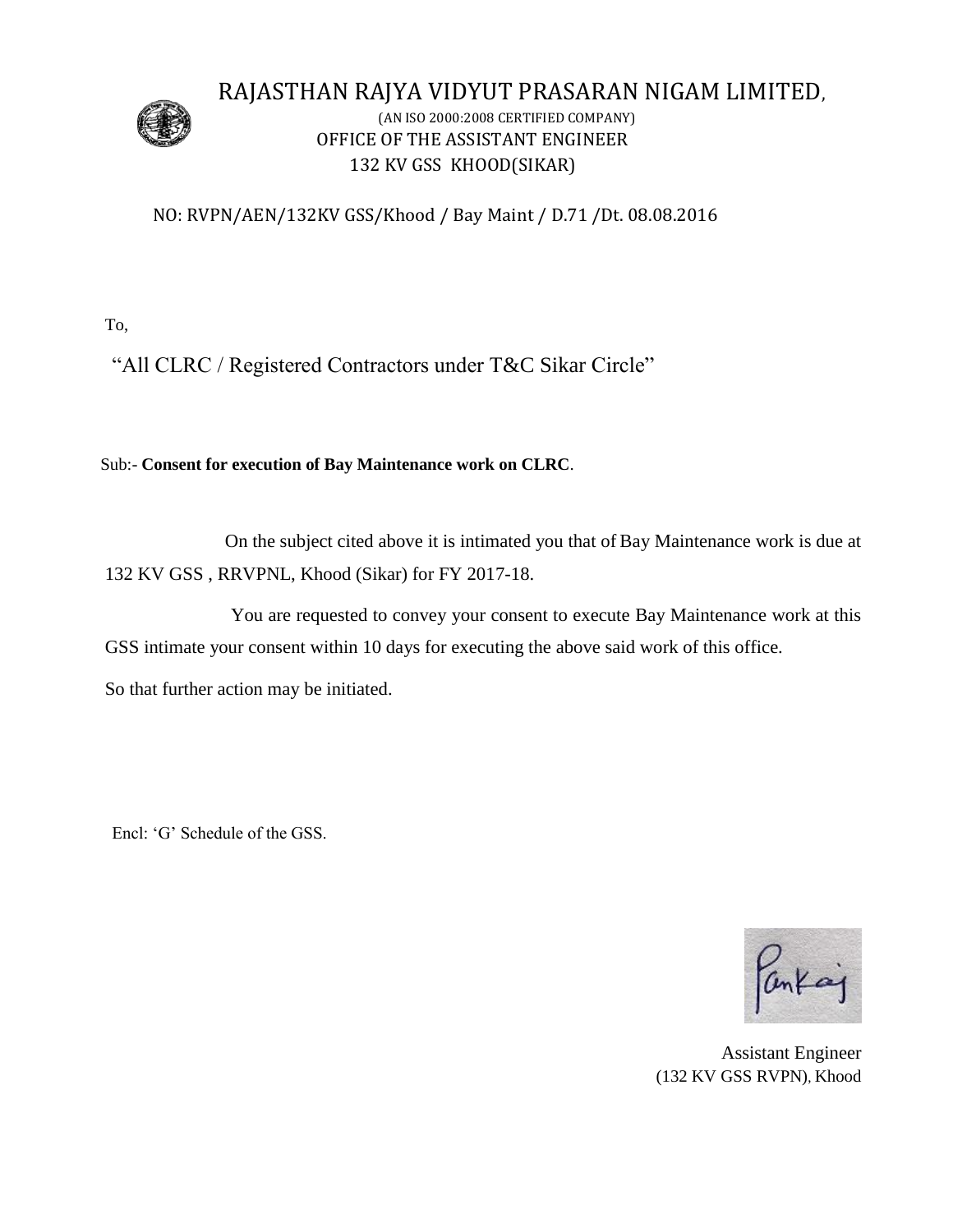## **PART -A**

## **"G'' SCHEDULE**

### **Name of Work :- Maintenance Work of Bay , Equipment Transformer & Busbar at 132KV GSS KHOOD**

| <b>BS</b><br>R<br><b>NO</b> | <b>DESCRIPTION</b>                                                                                                                                                                                                                                                                                                                                                                                                                                                                                                                                                                                                                                                                                                                                                                                                                                                                                                                                                                                                                                                                                                                                                                                                                                                                                                                                                | unit         | <b>RATE</b><br>in Rs. | QT<br>Υ.<br>(N<br>os) | fre<br>qu<br>en<br>cy | Amo<br>unt | 60%<br>Abov<br>e BSR | Total<br>Amount |
|-----------------------------|-------------------------------------------------------------------------------------------------------------------------------------------------------------------------------------------------------------------------------------------------------------------------------------------------------------------------------------------------------------------------------------------------------------------------------------------------------------------------------------------------------------------------------------------------------------------------------------------------------------------------------------------------------------------------------------------------------------------------------------------------------------------------------------------------------------------------------------------------------------------------------------------------------------------------------------------------------------------------------------------------------------------------------------------------------------------------------------------------------------------------------------------------------------------------------------------------------------------------------------------------------------------------------------------------------------------------------------------------------------------|--------------|-----------------------|-----------------------|-----------------------|------------|----------------------|-----------------|
| 4                           | <b>Maintenance of Power Transformers</b>                                                                                                                                                                                                                                                                                                                                                                                                                                                                                                                                                                                                                                                                                                                                                                                                                                                                                                                                                                                                                                                                                                                                                                                                                                                                                                                          |              |                       |                       |                       |            |                      |                 |
|                             | Providing of work assistance as given below in Maintenance of<br>Power Transformers for the following types of Power<br>Transformers. (All spares, lubricating material and only<br>special T&P shall be provided by RVPN. Cleaning material and<br>general T&P shall be arranged by the contractor.)<br>a) Cleaning of porcelain of bushings.<br>Checking of tightness of clamps & connectors.<br>b)<br>Cleaning of Buchholz & oil surge relays.<br>C)<br>d) Cleaning of glasses of all oil levelindicators.<br>Cleaning of marshalling box, cooler control cubicle,<br>e)<br>thermometer, etc., as provided.<br>Attending to oil leakage from Tr. Body & Bushings.<br>f)<br>Checking of oil level in oil filled bushings.<br>g)<br>Checking of Drycol air drying system. i)<br>h)<br>Measurement<br>of I.R. values.<br>Measurement of earth resistance.<br>k)<br>Testing of PRD<br>j)<br>$\vert$<br>Checking of tripping circuits of Buchholz & WDG, oil<br>temperature controls and Protection scheme.<br>m) Checking of OLTC gear operations.<br>Checking of auto circuits of cooling bank.<br>o) Taking of<br>n)<br>oil samples for testing.<br>p) To carryout other special measurements as may be<br>required.<br>q) Providing of other related work assistance as may be<br>required by Work Incharge.<br>400/220 kV, 315 MVA or 250 MVA (8 Nos. Workmen) | Eac          |                       |                       |                       |            |                      |                 |
| 4.1                         | 220/132 kV, 100 MVA or 50 MVA and 220/33 kV, 50 MVA or 35                                                                                                                                                                                                                                                                                                                                                                                                                                                                                                                                                                                                                                                                                                                                                                                                                                                                                                                                                                                                                                                                                                                                                                                                                                                                                                         | h Tr.<br>Eac |                       |                       |                       |            |                      |                 |
| 4.2                         | MVA (6 Nos. Workmen)                                                                                                                                                                                                                                                                                                                                                                                                                                                                                                                                                                                                                                                                                                                                                                                                                                                                                                                                                                                                                                                                                                                                                                                                                                                                                                                                              | h Tr.        | 1357                  | 0                     | $\mathbf 0$           | 0          | 0                    | 0               |
|                             |                                                                                                                                                                                                                                                                                                                                                                                                                                                                                                                                                                                                                                                                                                                                                                                                                                                                                                                                                                                                                                                                                                                                                                                                                                                                                                                                                                   | Eac          |                       |                       |                       |            |                      |                 |
| 4.3                         | 132/33 kV & 132/11kV (All capacities) (5 Nos. Workmen)                                                                                                                                                                                                                                                                                                                                                                                                                                                                                                                                                                                                                                                                                                                                                                                                                                                                                                                                                                                                                                                                                                                                                                                                                                                                                                            | h Tr.        | 1220                  | $\overline{2}$        | 1                     | 2440       | 1464                 | 3904            |
| 4.4                         | 33/11 kV & Aux. supply station Transformer (3 Nos. Workmen)                                                                                                                                                                                                                                                                                                                                                                                                                                                                                                                                                                                                                                                                                                                                                                                                                                                                                                                                                                                                                                                                                                                                                                                                                                                                                                       | Eac<br>h Tr. | 774                   | $\mathbf{1}$          | 1                     | 774        | 464.4                | 1238.4          |
|                             |                                                                                                                                                                                                                                                                                                                                                                                                                                                                                                                                                                                                                                                                                                                                                                                                                                                                                                                                                                                                                                                                                                                                                                                                                                                                                                                                                                   |              | Total                 |                       |                       |            | ₹5142.40             |                 |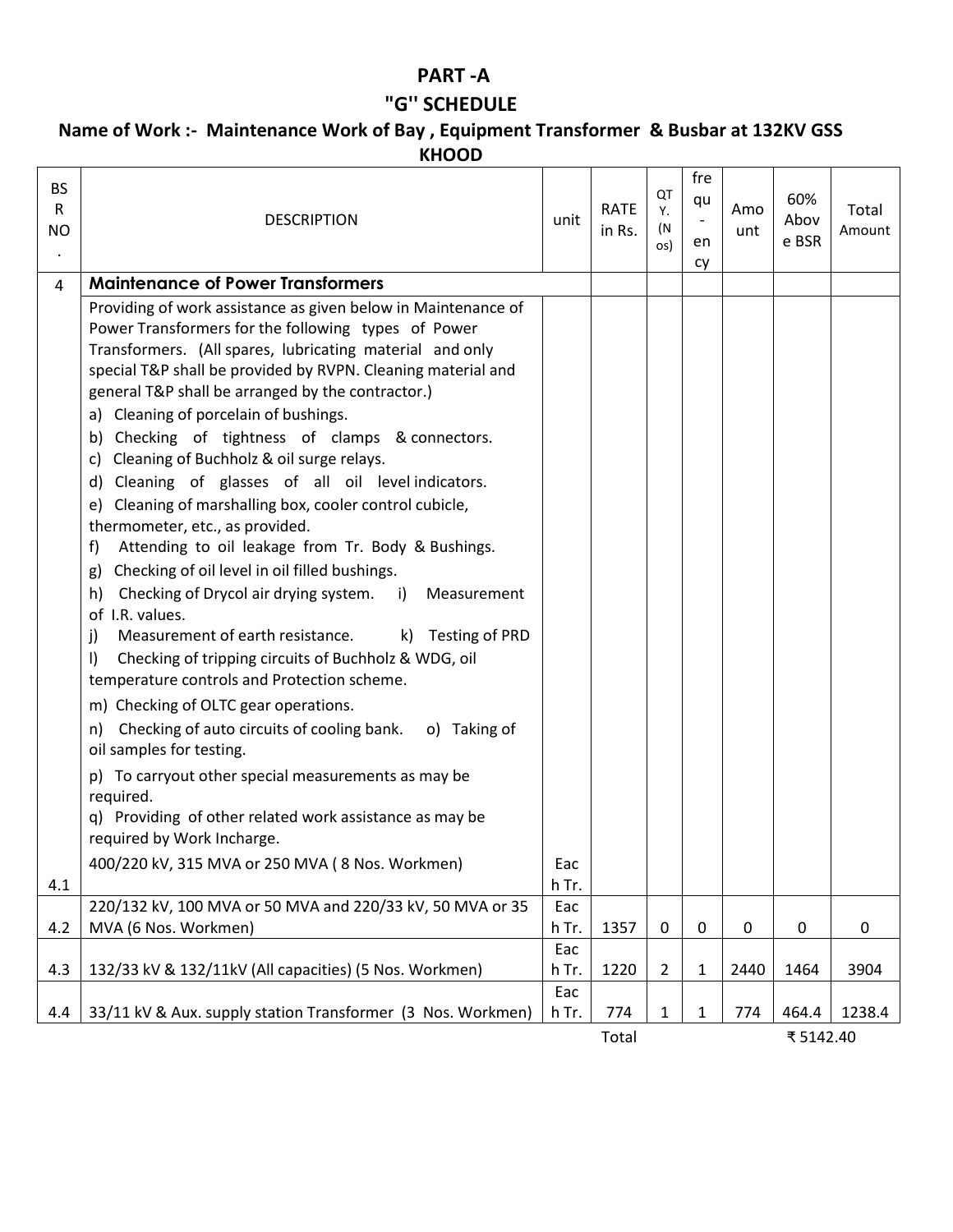## **PART -A "G'' SCHEDULE**

## **Name of Work :- Maintaince Work of Bay , Equipment Transformer & Busbar at 132KV GSS KHOOD**

| <b>BS</b><br>$\mathsf{R}$<br>N<br>O. | <b>DESCRIPTION</b>                                                 | unit | <b>RATE</b><br>in Rs. | QT<br>Υ.<br>(N)<br>os) | fr<br>eq<br>$U -$<br>en<br>cy | Amou<br>nt  | 60%<br>Above<br><b>BSR</b> | Total<br>Amount |
|--------------------------------------|--------------------------------------------------------------------|------|-----------------------|------------------------|-------------------------------|-------------|----------------------------|-----------------|
| 3                                    | <b>Maintenance of Bay Equipments</b>                               |      |                       |                        |                               |             |                            |                 |
|                                      | Providing of work assistance as given below in                     |      |                       |                        |                               |             |                            |                 |
|                                      | Maintenance work of following bay equipments such                  |      |                       |                        |                               |             |                            |                 |
|                                      | as Circuit Breaker, Current Transformers, Lightning                |      |                       |                        |                               |             |                            |                 |
|                                      | Arrestors, Isolators, CVTs, PLCC equipments and                    |      |                       |                        |                               |             |                            |                 |
|                                      | corresponding Control and Relay Panels. (All spares,               |      |                       |                        |                               |             |                            |                 |
|                                      | lubricating material and only special T&P shall be                 |      |                       |                        |                               |             |                            |                 |
|                                      | provided by RVPN. Cleaning material and general T&P                |      |                       |                        |                               |             |                            |                 |
|                                      | shall be arranged by the contractor.)                              |      |                       |                        |                               |             |                            |                 |
|                                      | a) Checking of tightness of clamps &                               |      |                       |                        |                               |             |                            |                 |
|                                      | connectors                                                         |      |                       |                        |                               |             |                            |                 |
|                                      | b) Cleaning of all insulators.                                     |      |                       |                        |                               |             |                            |                 |
|                                      | Attending to oil leakage, if any.<br>c)                            |      |                       |                        |                               |             |                            |                 |
|                                      | d) Cleaning of all Junction Boxes and secondary<br>terminal boxes. |      |                       |                        |                               |             |                            |                 |
|                                      | e) Checking of operation of CB through relays and                  |      |                       |                        |                               |             |                            |                 |
|                                      | verifying various logic and control circuits and                   |      |                       |                        |                               |             |                            |                 |
|                                      | annunciation circuits.                                             |      |                       |                        |                               |             |                            |                 |
|                                      | Measurement of CB operation timings.<br>f)                         |      |                       |                        |                               |             |                            |                 |
|                                      | Checking of Isolator operation and its alignments.<br>g)           |      |                       |                        |                               |             |                            |                 |
|                                      | Checking of gas pressures like SF6 & N2 in<br>h)                   |      |                       |                        |                               |             |                            |                 |
|                                      | circuit breakers/CTs, etc                                          |      |                       |                        |                               |             |                            |                 |
|                                      | Measurement of IR values of LAs, CTs and CVT's<br>i)               |      |                       |                        |                               |             |                            |                 |
|                                      | j) Lubrication of defined parts of all equipments all              |      |                       |                        |                               |             |                            |                 |
|                                      | required points.                                                   |      |                       |                        |                               |             |                            |                 |
|                                      | k) Washing the equipments. In case oil stains                      |      |                       |                        |                               |             |                            |                 |
|                                      | are present, then washing is to be done with use of                |      |                       |                        |                               |             |                            |                 |
|                                      | detergent solution.                                                |      |                       |                        |                               |             |                            |                 |
|                                      | Cleaning of C&R panel from inside.<br>I)                           |      |                       |                        |                               |             |                            |                 |
|                                      | Providing other related work assistance as may be<br>m)            |      |                       |                        |                               |             |                            |                 |
|                                      | required by Incharge.                                              |      |                       |                        |                               |             |                            |                 |
| 3.                                   | 400 KV bay (1 No. Supervisor + 10 Nos. Workmen)                    |      |                       |                        |                               |             |                            |                 |
| 1<br>3.                              | 220 KV bay (1 No. Supervisor + 8 Nos. Workmen)                     | Each |                       |                        |                               |             |                            |                 |
| 2                                    |                                                                    | Bay  | 2332                  | $\mathbf 0$            | $\overline{2}$                | $\mathbf 0$ | 0                          | 0               |
| 3.                                   | 132 KV bay (1 No. Supervisor + 6 Nos. Workmen)                     | Each |                       |                        |                               |             |                            |                 |
| 3                                    |                                                                    | Bay  | 1892                  | 3                      | 1                             | 5676        | 3405.60                    | 9081.60         |
| 3.                                   | 33 or 11 KV bay (1 No. Supervisor + 5 Nos. Workmen)                | Each |                       |                        |                               |             |                            |                 |
| 4                                    |                                                                    | Bay  | 1666                  | 8                      | 1                             | 13328       | 7996.80                    | 21324.80        |
|                                      |                                                                    |      |                       |                        |                               |             |                            |                 |

Total 30,406.40